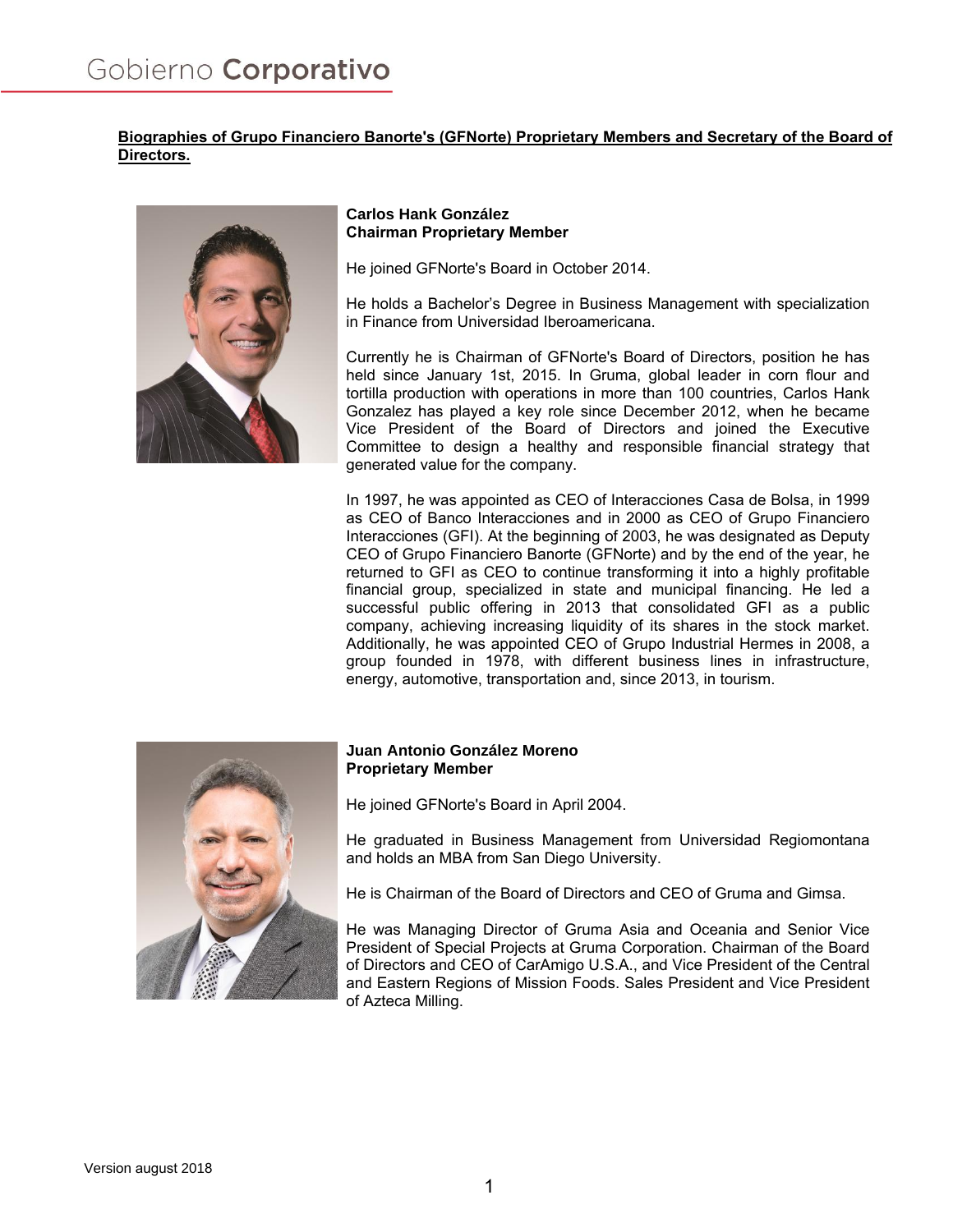

### **David Juan Villarreal Montemayor Proprietary Member**

He joined GFNorte's Board in October 1993.

He is a Mechanical and Electrical Engineer from Instituto Tecnologico y de Estudios Superiores de Monterrey (ITESM), holds a Master's Degree in Science in Automatic Control from the same Institution and participated in the Advanced Management program from Instituto Panamericano de Alta Direccion (IPADE).

He is Chief Executive Officer and major shareholder of Artefactos Laminados, S.A. de C.V. Currently, he is Chairman of the Board and Deputy Managing Director of Inmobiliaria Montevi, S.A. de C.V. and Inmobiliaria Monyor S.A. de C.V. He is a regional Advisor of Banco Nacional de Mexico, S.A. (Banamex) and a Financial Advisor and Business Developer for SISMEX, Sistemas Mexicanos S.A. de C.V. Furthermore, he was Deputy Manager of Operations in Artefactos Laminados from 1972 to 1990.



### **José Marcos Ramírez Miguel Proprietary Member**

He joined GFNorte's Board in July 2011.

He holds a Bachelor's Degree in Actuarial Science from Universidad Anahuac, a Postgraduate Degree in Finance from Instituto Tecnologico Autonomo de Mexico (ITAM) and an MBA from E.S.A.D.E. in Barcelona.

He is Chief Executive Officer of GFNorte and Banco Mercantil del Norte, S.A. since November 2014.

He held positions as Banorte's Chief Corporate Officer and Managing Director of Wholesale Banking. His professional experience is essentially in the banking industry. He began as interdisciplinary consultant at Peat Marwick Mexico, and subsequently entered to the Financial Engineering Area at Operadora de Bolsa. In 1989, he founded Finventia where he held an important role in the issuance of the first private Eurobond after the Mexican debt restructuring. He also worked at Banque Nationale de Paris and Banque Indosuez Mexico as trader in the Mexican market. From 1993 to 1999 he was with Nacional Financiera, S.N.C. in the Development Banking area where he held various management positions. Later on, he worked at Grupo Financiero Santander for 11 years where he served CFO, Managing Director of Wholesale Banking, Managing Director of Santander Brokerage and Executive Vice President of the Group. Furthermore, in 2007, he was appointed Chairman of Asociacion Mexicana de Intermediarios Bursatiles.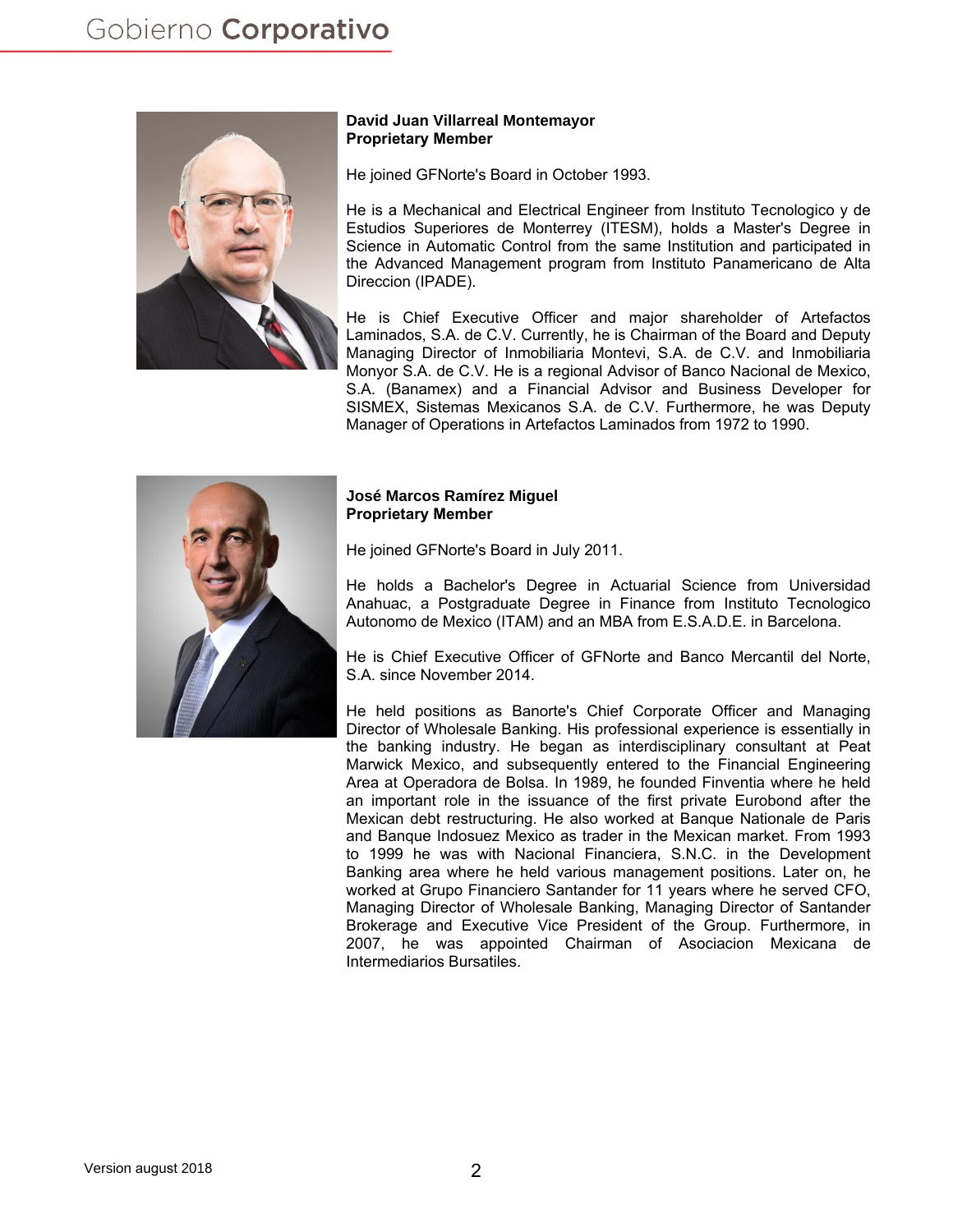

### **Everardo Elizondo Almaguer Proprietary Independent Member**

He joined GFNorte's Board in April 2010.

He graduated in Economics from the Universidad Autónoma de Nuevo León and holds a Master's Degree and Ph.D. in Economics, both from the University of Wisconsin-Madison.

He is Professor of International Finance at EGADE, Business School, ITESM.

He was Director of Economic Studies at Grupo Industrial Alfa (Alfa Group). He founded the Consulting Agency Index, Economia Aplicada S.A. and was Deputy Governor of the Mexican Central Bank (Banco de México). He founded and was the first Director of the Graduate School of the Faculty of Economics at the University of Nuevo Leon.

### **Carmen Patricia Armendáriz Guerra Proprietary Independent Member**

She joined GFNorte's Board in April 2009.

She is an Actuary from Universidad Nacional Autónoma de México (UNAM), holds a Master's Degree in Economics from the same institution and a Ph.D. in Economics from Columbia University in New York.

She is Managing Director at Financiera Sustentable, entity dedicated to finance micro companies and is Partner - Director and Founder of Valores Financieros, company dedicated to advise banking systems.

She was advisor to the Secretary of the Minister of Finance and Public Credit (Secretaria de Hacienda y Crédito Público), position in which she coordinated the negotiation of financial services of the North American Free Trade Agreement (NAFTA), later on she was Vice President of Supervision at the National Banking and Securities Commission (Comisión Nacional Bancaria y de Valores), and Associated Director of the Bank for International Settlements, in charge of analyzing the impact of Basel II in emerging markets. She was advisor to GFNorte's Chairman Emeritus, Roberto Gonzalez Barrera, and Director of Special Projects at the same Institution.

She has been international advisor in banking crises, Economics professor at Instituto Tecnologico Autonomo de Mexico (ITAM) and author of several academic and specialized publications in Banking and Macroeconomics.

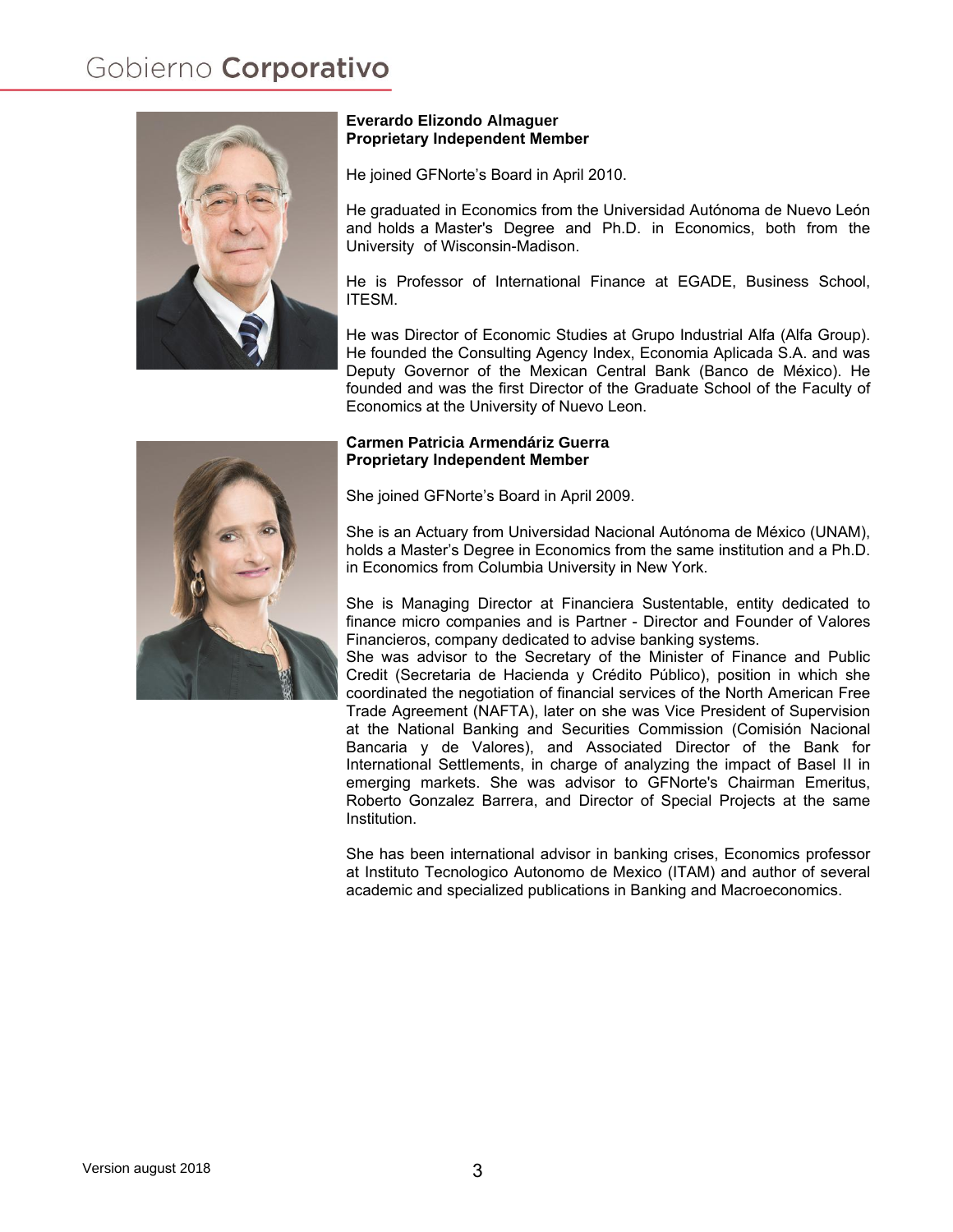

## **Héctor Federico Reyes-Retana y Dahl Proprietary Independent Member**

He joined GFNorte's Board in July 2011.

He is an Industrial Engineer from Universidad Iberoamericana and holds an MBA from Cornell University, New York.

He is an independent Advisor and Consultant.

He has held various positions in the public sector, in the Ministry of Economy (Secretaria de Economia) he founded the organism "ProMexico, Inversion y Comercio"; also, was the CEO of Banco Nacional de Comercio Exterior, S.N.C (Bancomext), CEO of Banca Confia and Director of International Operations of Banco de Mexico (Banxico). In the private sector, he was CEO of Grupo Financiero Mifel and Banca Mifel. He was a Member of the Board of Banco del Ahorro Nacional (Bansefi).

Furthermore, he held positions as Vice President of the Mexican Banking Association (Asociacion de Bancos de Mexico) and Vice President of the Mexican Bankers Association (Asociacion de Banqueros de Mexico), among others.

# **Eduardo Livas Cantú Proprietary Independent Member**

He joined GFNorte's Board in April 1999.

He holds a Bachelor´s Degree in Law from the Universidad Autonoma de Nuevo Leon (UANL) and has a Ph.D. in Economics from the University of Texas (Austin).

Currently he is member of the Executive Committee of Gruma.

He was Chief Operating Officer of Gimsa (1975-1978) and Managing Director of Central America (1978-1982). He was CEO of Gruma Corp. (U.S.A. division from 1982 to 1994) and Chief Corporate Officer of Gimsa and Gruma (1994-1999). Additionally he served as adviser (1999-2014).



# **Alfredo Elías Ayub Proprietary Independent Member**

He joined GFNorte's Board in April 2012.

He is a Civil Engineer from Universidad Anahuac and holds an MBA from Harvard Business School.

Currently he is Chairman of the Board of Promociones Metropolis, S.A. de C.V. and member of the Board of Iberdrola USA and Rotoplas. Formerly he served as CEO of the Mexican Federal Electricity Commission (Comision Federal de Electricidad), CFE), CEO of Airports and Auxiliary Services (Aeropuertos y Servicios Auxiliares, ASA) and held various positions within the Ministry of Energy and Mining (Secretaria de Energia, Minas e Industria Paraestatal).

He was member of the Alumni Council at Harvard Business School,

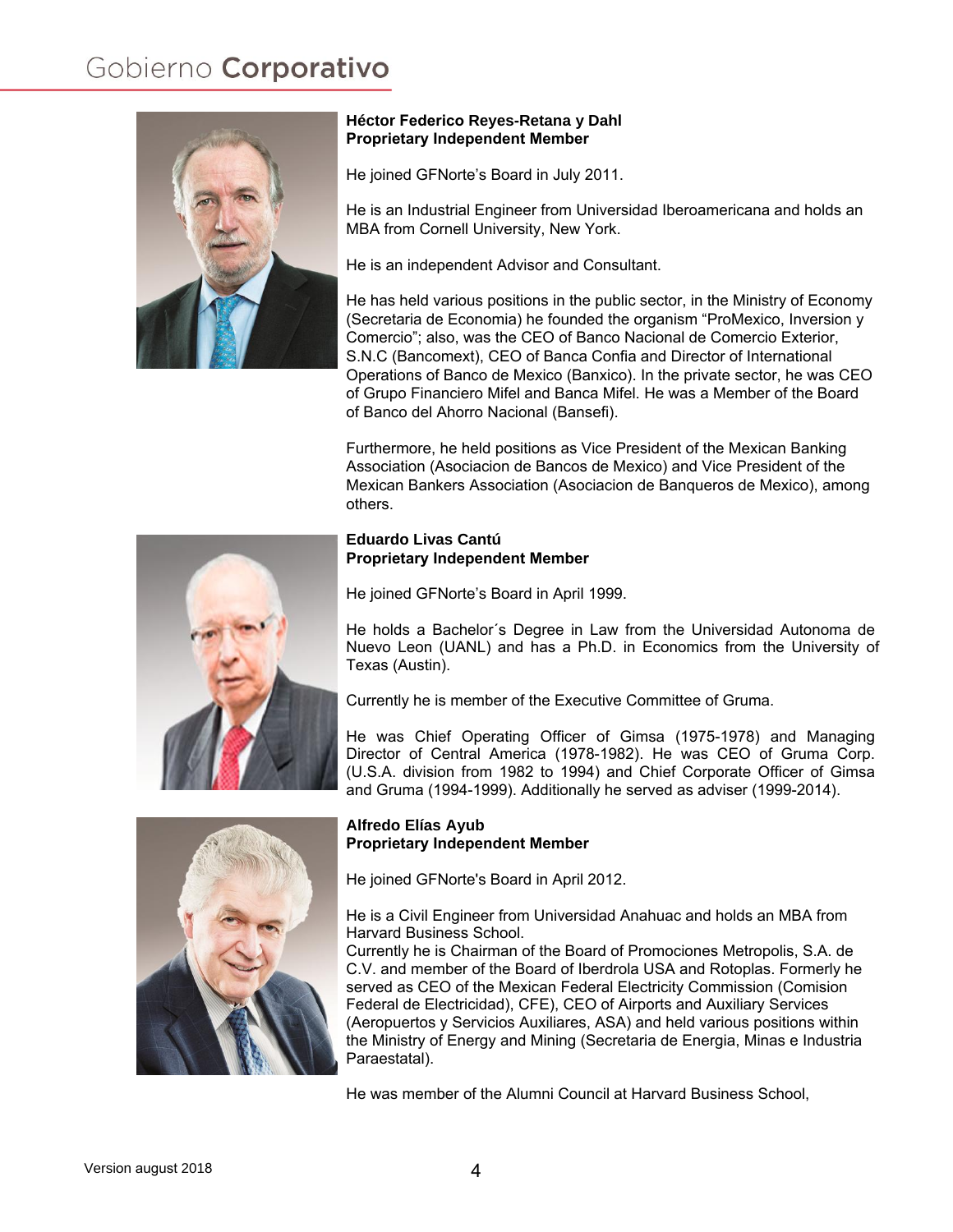Nacional Financiera, Multibanco Mercantil de Mexico and Banco Internacional. Furthermore, he was Chairman of the Board of the Mexican Institute of Electric Research (Instituto Mexicano de Investigaciones Electricas) and of the Mexico Foundation at Harvard.



#### **Adrián Sada Cueva Proprietary Independent Member**

He joined GFNorte's Board in April 2013.

He holds a Bachelor's Degree in Business Management from Instituto Tecnologico y de Estudios Superiores de Monterrey (ITESM) and holds an MBA from Stanford Business School.

He is Executive Manager Director of Vitro since March 2013 and is a member of the Board of Directors of Vitro, S.A.B. de C.V. since 2010, as well as Comegua, Club Industrial de Monterrey, Universidad de Monterrey, Camara de la Industria de Transformacion (CAINTRA) and GFNorte's Northern Regional Board. He was Director of Vitro Cristalglass (Spain), Managing Director of Vitro Automotive, Director of Internal Restructure, Director of Administration and Finance and Managing Director of the Containers Business in Vitro.

# **Alejandro Burillo Azcárraga Proprietary Independent Member**

He joined GFNorte's Board in April 2013.

He is Chairman of the Board of Directors of Grupo Pegaso, which has presence in the technology, telecom, media, real estate, sports, culture and philanthropy, agribusiness, tourism, services and aeronautics sectors. He has participated as strategic partner in different companies and financial institutions such as: Ixe Banco, Laredo National Bank, Telefonica Movistar, Atlante Football Club, among others. He has also been independent member of the Board of Directors of Grupo Financiero BBVA Bancomer, S.A.



## **José Antonio Chedraui Eguía Proprietary Independent Member**

He joined GFNorte's Board in April 2015.

He holds a Bachelor's Degree in Accounting and Finance from Universidad Anahuac.

Currently, he is CEO of Grupo Comercial Chedraui, Formerly, he was Commercial Director and then CEO of Comercial Las Galas. Furthermore, he participates in the organizations Fundacion Chedraui, Young Presidents' Organization and Mexico Nuevo.

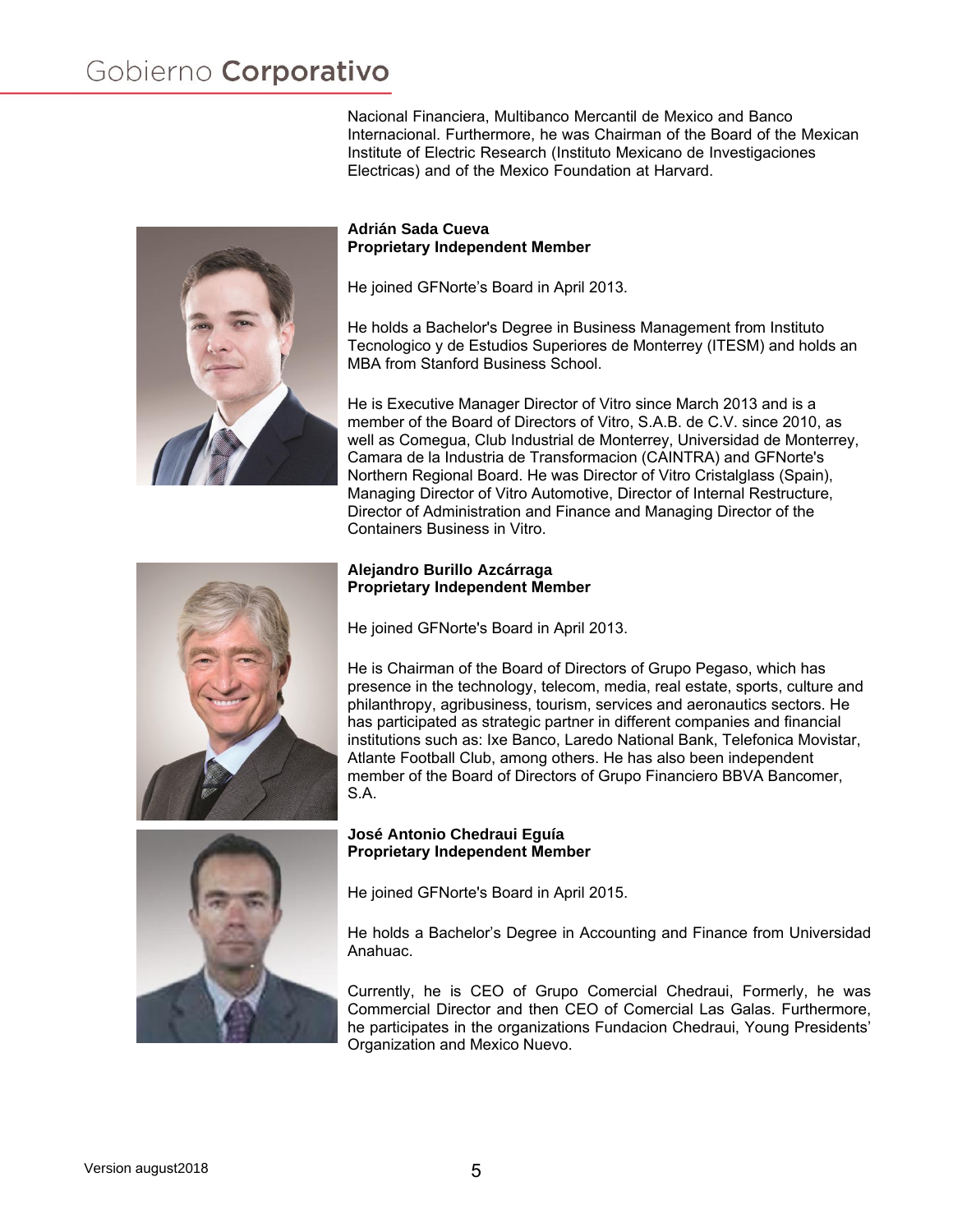

## **Alfonso de Angoitia Noriega Proprietary Independent Member**

He joined GFNorte's Board in April 2015.

He holds a Bachelor's Degree in Law from Universidad Nacional Autonoma de Mexico (UNAM).

Currently holds the position of Executive Co-President and Chairman of the Finance Committee at Grupo Televisa, S.A.B. de C.V. He has served on the Board and Executive Committee of the company since 1997. He is also member of the Board of Directors of Cablevision, S.A. de C.V., Innova, S. de R.L. de C.V. (Sky), Cablemas Telecomunicaciones, S.A. de C.V., Operbes, S.A. de C.V. (Bestel), International Television, Inc. de C.V., Grupo Axo, S.A.P.I. de C.V. and The Americas Society. Furthermore, he is Chairman of the Board of Kardias Foundation and member of the UNAM Foundation and the Mexican Health Foundation.

Prior joining Grupo Televisa, he co-founded the Law firm Mijares, Angoitia, Cortes y Fuentes, S.C. He served as Executive Vice President of Administration and Finance from 1999 to 2003 and was member of the Boards of Grupo Modelo, S.A.B. de C.V. from 2005 to 2013 and The American School Foundation from 2001 to 2010.

## **Thomas Stanley Heather Rodríguez Proprietary Independent Member**

He joined GFNorte's Board in April 2016.

He holds a Bachelor´s Degree in Law from Escuela Libre de Derecho and a Masters Degree from University of Texas at Austin- "Master of Comparative Jurisprudence- Financial Law". Moreover, he has several Postgraduate degrees from Universidad Panamericana and New York University.

Currently, he is partner at Ritch Mueller, Heather and Nicolau, S.C. and specializes in external funding, restructurings and securities offerings. He is Legal Advisor of the Consejo Coordinador Empresarial (CCE) and is permanent member of the Committee for drafting the CCE's Code of Best Corporate Practices. He has served as Judge of the International Court of Arbitration and as Conciliator in the Federal Institute of Insolvency Specialists (IFECOM). Representative of the International Insolvency Institute at the United Nations Commission on International Trade Law (UNCITRAL) and member of the Barra Mexicana, Colegio de Abogados, A.C. Previously, he cofounded Heather & Heather, S.C. - from 2010 until its merger in 2013 to form Ritch Mueller, Heather and Nicolau, S.C. - and White & Case, LLP, in the Mexico City offices from 2005 to 2009.

He is member of the Board of Directors and of the Audit and Corporate Practices Committee (CAPS) of Grupo Bimbo, S.A.B. de C.V.; Independent member and Chairman of the CAPS at Gruma, S.A.B. de C.V. and Grupo Industrial Maseca, S.A.B. de C.V. He was Independent member of Grupo Modelo S.A.B. de C.V. (1997-2005), GSF Telecom Holdings, S.A.P.I. (2012-2014) and Nikko Hotels (until 2013). He also was independent member of Grupo Financiero Scotiabank and subsidiaries (2001-2016).

He is Professor at Escuela Libre de Derecho and Universidad Iberoamericana, invited speaker at University of California at Los Angeles (UCLA) and Columbia University, and author of several publications.